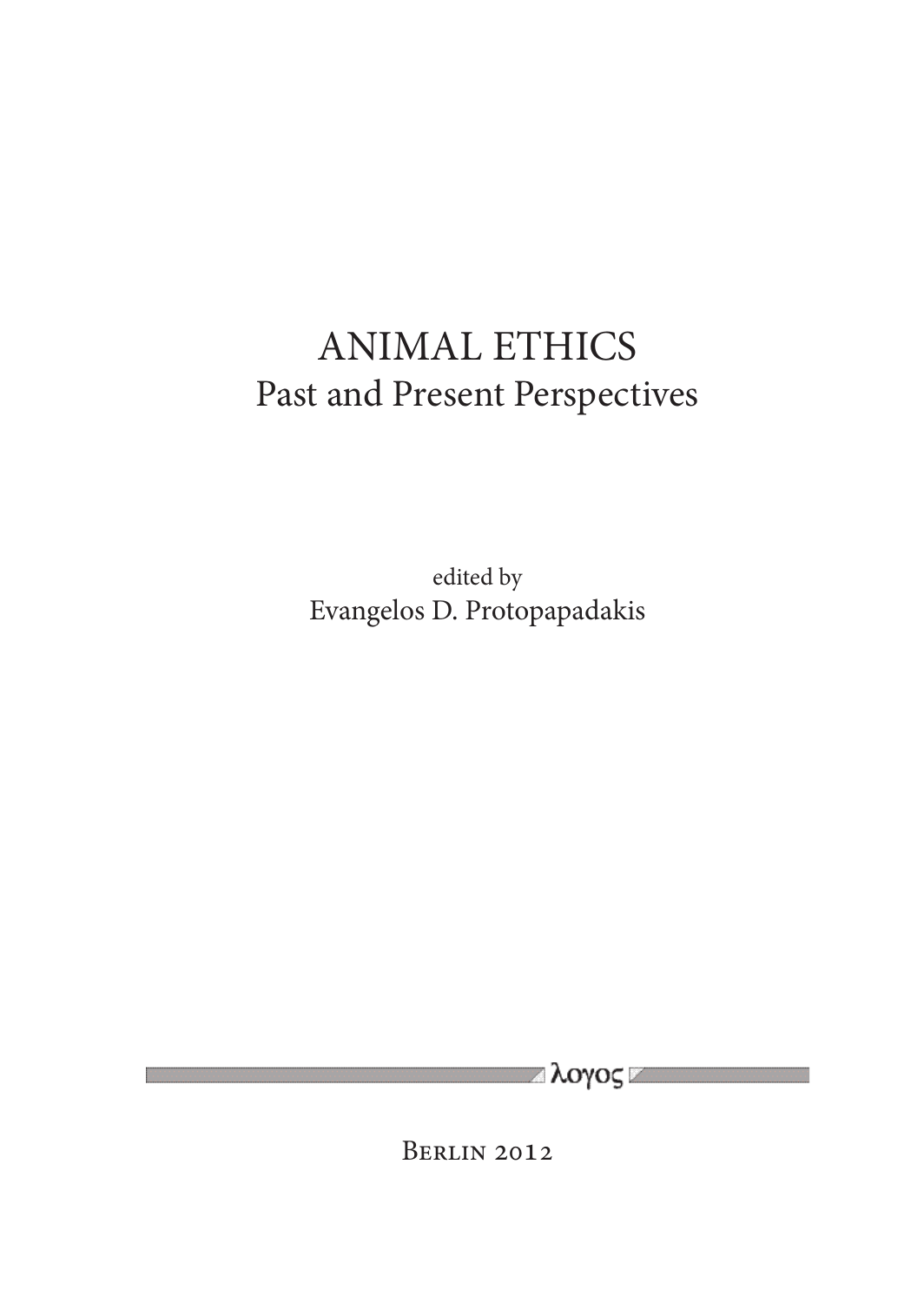*Animal Ethics: Past and Present Perspectives* Edited by Evangelos D. Protopapadakis

Bibliographic information published by the Deutsche Nationalbibliothek. The Deutsche Nationalbibliothek lists this publication in the Deutsche Nationalbibliografie; detailed bibliographic data are available in the internet at http://dnb.d-nb.de.

> Layout - artwork: Dedevesis Graphic Arts 172, Inachou str., 21200 Argos, Greece Tel: +30 27510 62012, Fax: +30 27510 22155 www.dedevesis.gr

© Logos Verlag Berlin GmbH and the authors 2012. All rights reserved.

> ISBN 978-3-8325-2999-4 Logos Verlag Berlin GmbH Comeniushof, Gubener Str. 47, D-10243 Berlin Germany

Tel.: +49 (0)30 42 85 10 90 Fax: +49 (0)30 42 85 10 92 www.logos-verlag.de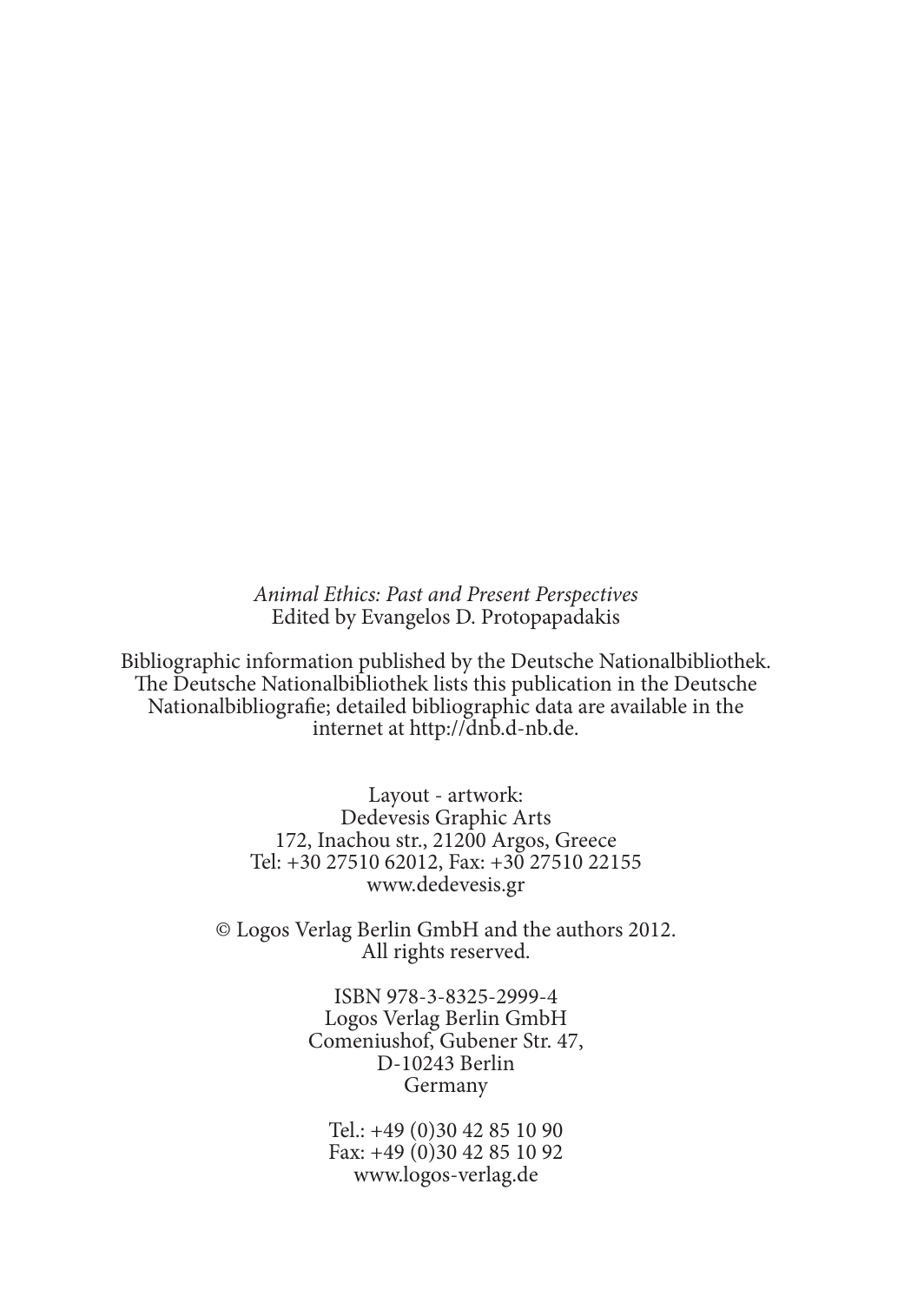## **CONTENTS**

| Acknowledgements                                                                                        | 13  |
|---------------------------------------------------------------------------------------------------------|-----|
| Introduction                                                                                            | 15  |
| PART I. PAST PERSPECTIVES                                                                               |     |
| MARK J. ROWLANDS, Virtue Ethics and Animals                                                             | 29  |
| STEPHEN R. L. CLARK, The Ethics of Taxonomy: A<br>Neo-Aristotelian Synthesis                            | 39  |
| MYRTO DRAGONA-MONACHOU, Is There Room<br>for Moral Consideration of Animals in Stoic<br>Logocentricism? | 59  |
| GEORGIOS STEIRIS, Isidore of Seville and Al-Farabi<br>on Animals: Ontology and Ethics                   | 95  |
| GEORGE ARABATZIS, Animal Rights in Byzantine<br>Thought                                                 | 103 |
| PANAGIOTIS PANTAZAKOS, Plethon's Views on<br>Animals                                                    | 113 |
| GARY STEINER, Descartes, Christianity, and<br>Contemporary Speciesism                                   | 121 |
| FILIMON PEONIDIS, Kant's not so Bad Speciesism                                                          | 141 |
| GARY STEINER, Animal Rights and the Default of<br>Postmodernism                                         | 151 |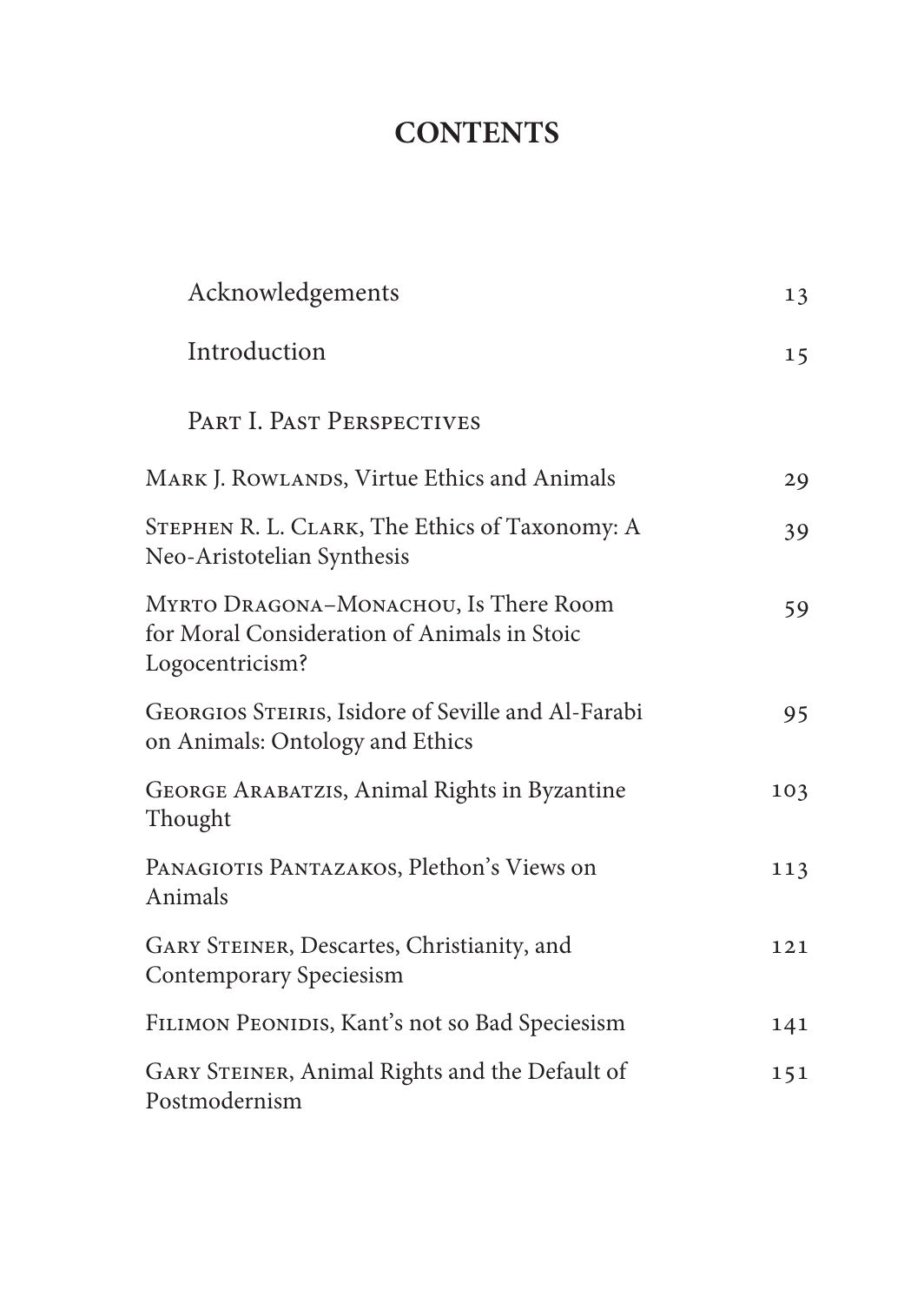## Part II. Present Perspectives

| PETER SINGER, All Animals Are Equal                                                        | 163 |
|--------------------------------------------------------------------------------------------|-----|
| Том REGAN, Empty Cages: Animal Rights and<br>Vivisection                                   | 179 |
| WARWICK FOX, Forms of Harm and Our<br>Obligations to Humans and Other Animals              | 197 |
| ROGER SCRUTON, Our Love for Animals                                                        | 223 |
| STEVEN BEST, Total Liberation and Moral<br>Progress: The Struggle for Human Evolution      | 233 |
| GARY L. FRANCIONE, The Problems of Animal<br>Welfare and the Importance of Vegan Education | 257 |
| XAVIER LABBÉE, The Legal Status of Animals in<br>French Law: A Paradigm Case               | 271 |
| EVANGELOS D. PROTOPAPADAKIS, Animal Rights,<br>or Just Human Wrongs?                       | 279 |
| Index of Names                                                                             | 293 |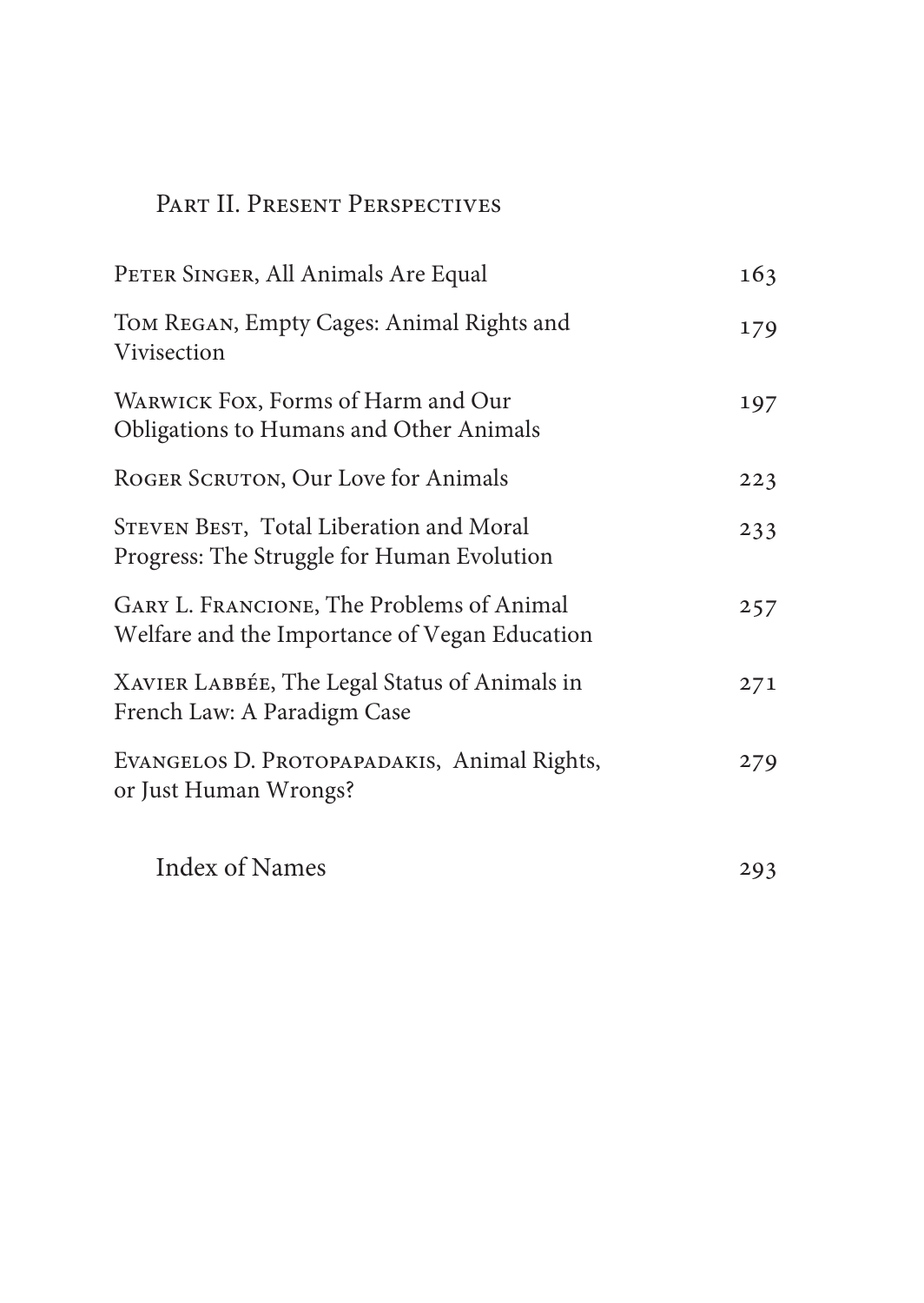Philosophy, as Aristotle puts it, originates from wonder.<sup>1</sup> And nonhuman animals have always been a constant source of wonder to humans, especially with regard to the treatment they deserve. Reasonably enough Western philosophy has been concerned with the way we ought to treat nonhuman animals since its origins with the pre-Socratic philosophers. (For convenience, I will simply refer to 'animals' rather than 'nonhuman animals' from now on.) Since there is an 'ought to' involved in this question, we might expect that the issue would have been marked out as a primarily moral one from the beginning. Surprisingly, this has rarely been the case. You see, it is often not the question that conditions philosophical debates and determines which direction meditation takes, but the *first spontaneous answer*, as far as it seems reasonable enough and relevant to the issue. Ever since Pythagoras, by whom this debate was allegedly initiated, the most usual answer to the question concerning the way humans ought to treat animals has been: "According to their nature." This is why the issue has never been exclusively confined to ethics: ontology and metaphysics were invited to enter the discussion right from the start, since we needed, first, to account for the nature of animals. In consequence, ontological tenets and metaphysical speculations have dominated the issue of animal ethics from the dawn of Western intellectual history until the present. Unfortunately, however, this starting point has largely proved to be a dubious guide, companion, or supporter for the discussion of animal ethics.

In the course of time three main traditions concerning animal ethics have been developed, *grosso modo* suggesting respectively that: (i) animals are of an entirely different nature to humans, for they lack a rational as well as a sensitive soul; therefore, they can be of no moral concern to mankind; (ii) animals are of a relatively similar nature to men, for even though they lack rational soul, they surely possess a sensitive one; therefore, they should – if not fully, at least in some degree – be deemed susceptible to moral status and consideration; (iii) animals are quite similar to humans, for they have a sensitive as well as a rational soul; therefore, they should be allowed to participate into the covenant of ethics on a par with humans.

I.

The most distinguished and influential among philosophers who fall under the first category are Descartes and Malebranche (although neither is at all original in their views in regard to animals). Descartes dealt with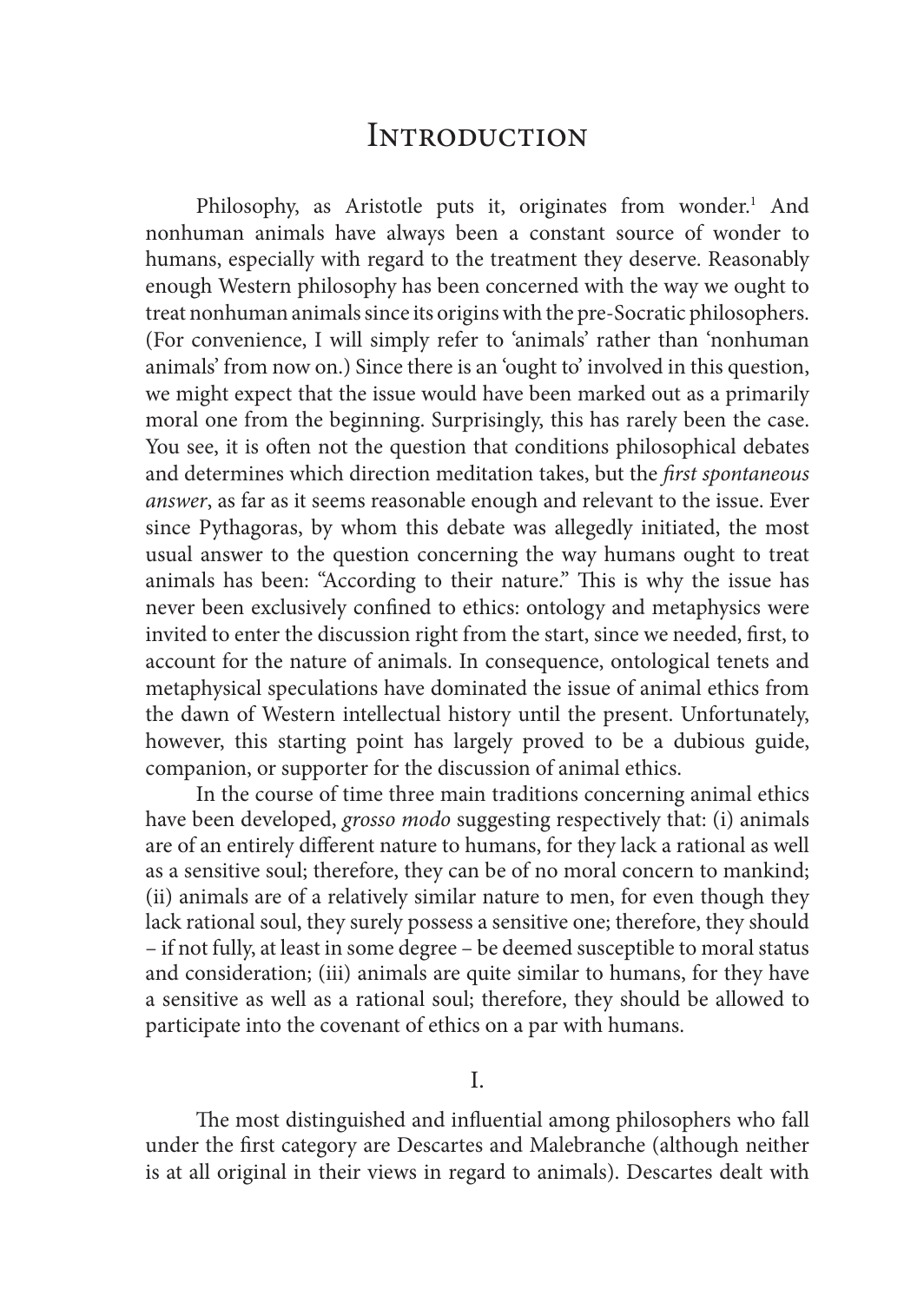animal consciousness by extending his mechanistic theory of the universe to them. He thought of animals as complex natural *automata* (*bête-machines*) devoid of reason and feelings, directly analogous to the mechanic ones man creates. The fact that animals have no language, but just mechanically respond to external *stimuli*, was for him sufficient a proof that they lack a rational soul, for even the most imperfect human being finds a way of communicating what there is in his or her soul, while even the most perfect of animals are not capable of this.<sup>2</sup> As to their capability to feel, Descartes believes that, although animals can perceive external stimuli through their senses, they are in no sense conscious, hence they can not feel. "Feeling", he argues, "is no other thing than thinking"3 ; and again: "the feeling of pain exists only in the understanding"4 . It is clear that, as far as Descartes is concerned, it is impossible to be cruel to animals.<sup>5</sup>

Descartes's rationalism became a strong influence for Nicolas Malebranche. The latter was mostly concerned with metaphysics, especially with proving that there is an omniscient, omnipresent and just God. For Malebranche, this view was totally incompatible with the possibility of animal suffering. In consequence, Malebranche rejected the idea that animals were capable of feeling in general – and feeling pain in particular. (In a way, this very much resembled Spinoza's rejection of the possibility of evil.) Tagging along with the Stoic Chrysippus – who argued that animals feel only "as it were"6 – Malebranche suggests that animals' incapability of feeling is a necessary demand of reason: believing that animals *could* feel is to believe that God *could* be unjust, which is unacceptable. If animals could feel, they would be capable of experiencing not only pleasure, but also pain and, in general, suffering. If this were the case, God would have permitted the punishment of innocent creatures, since pain and suffering are nothing but punishments for sinning. Animals, however, have not sinned, for they did not eat from the Forbidden Tree; only man did. *Sequitur*, animals can experience neither pain nor pleasure: "… they eat without pleasure, cry without pain, grow without knowing it; they desire nothing, fear nothing, know nothing."7 To Malebranche, obviously, the most appropriate way of conclusively settling the issue was to lead the discussion to an *absurdum*.

A scholar of today might object to Malebranche's argument on the grounds that there either might not be a God at all, or that, even if there is one, God might simply be unjust, thus totally removing any absurdity. However, arguments such as these were almost unthinkable to a devoted Christian philosopher of the  $17<sup>th</sup>$  century. (Exceptions of any kind were rare: Spinoza, a brilliant contemporary of Malebranche, argued that God could not possibly be either just or unjust, unless it is not truly a God. But then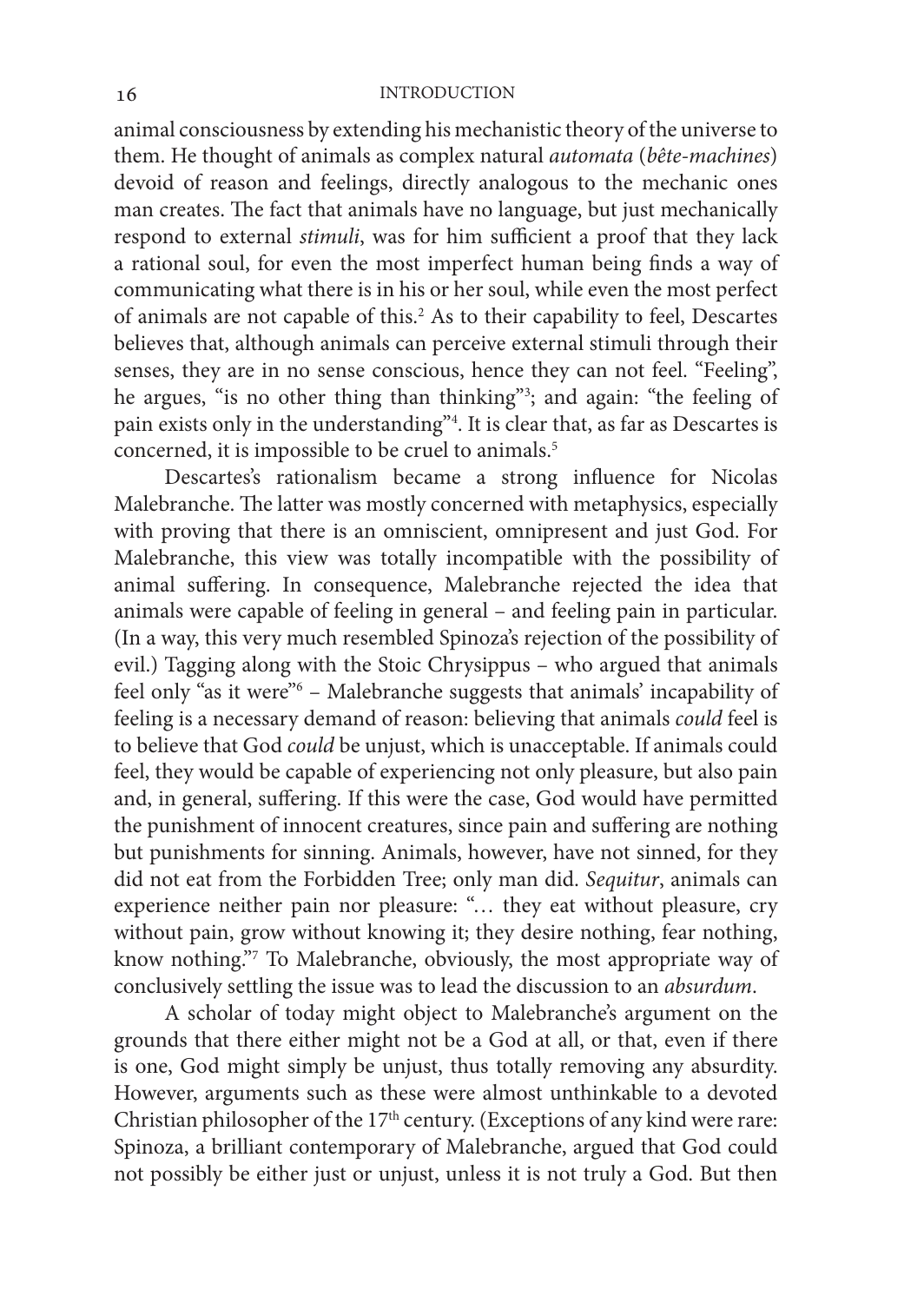Spinoza was excommunicated from the Jewish community as a heretic.) But this still left a problem: if the experience of pain is out of the question for animals, then how can we explain the fact that they *seem* to react to the pain that is being inflicted upon them? The Cartesian Jacques Rohault – echoing Philo Judaeus<sup>8</sup> – argued that this is not even a presumptive indication, let alone any kind of positive proof, that animals have feelings: when a musical instrument is being played, it usually produces more noise than an animal that is being tortured, yet we are not inclined to suppose that the instrument has feelings.9 Dom Trethowan, a modern Cartesian, explains this further: a cat is arranged in such a way that every time one pulls its tail, a noise comes out from the mouth.<sup>10</sup>

The Cartesian universe simply does not allow for animal consciousness: animals can be nothing more than *res extensa*. For his part, Malebranche seems more interested in championing specific theological views than in giving an adequate account of animal psychology. Nowadays we can be sure that both arguments fail, mostly due to arbitrary metaphysical biases: animals are at least capable of feeling pain and pleasure. Nevertheless, no matter how unsubstantiated the tradition Descartes and Malebranche initiated might be, it has proved to be an extremely influential one, as well as an excellent justification for callous practices such as vivisection, experimentation on animals, blood sports, and unprovoked cruelty.

II.

The tradition that ascribes a sensitive soul, but not a rational one, to animals begins with Aristotle<sup>11</sup>, was elaborated by the Stoics, and was then promptly adopted by Christian philosophers.12 Aristotle acknowledges no moral standing for animals on the grounds that, although they are sentient beings, since they possess a sensitive soul, they lack rationality.13 According to Aristotle's psychology, plants possess a nutritive soul, animals possess a nutritive as well as a sensitive soul, and humans possess not only a nutritive and a sensitive, but also a rational soul, which is the most perfect of all.<sup>14</sup> This means that in the hierarchy of natural beings, the *scala naturae*, animals occupy the level between plants and humans: they are superior to plants and inferior to humans. Since according to Aristotle all forms of life exist for the sake of those forms higher in the chain of being, and given that among corporeal beings humans – by dint of their rationality – occupy the highest position, animals exist only as a means to human ends.<sup>15</sup> Although elsewhere Aristotle seems to imply that some animals might be existing for their own sake<sup>16</sup>, it is clear that moral standing is reserved for man alone.<sup>17</sup>

The Stoics obviously took after Aristotle; to them, animals are devoid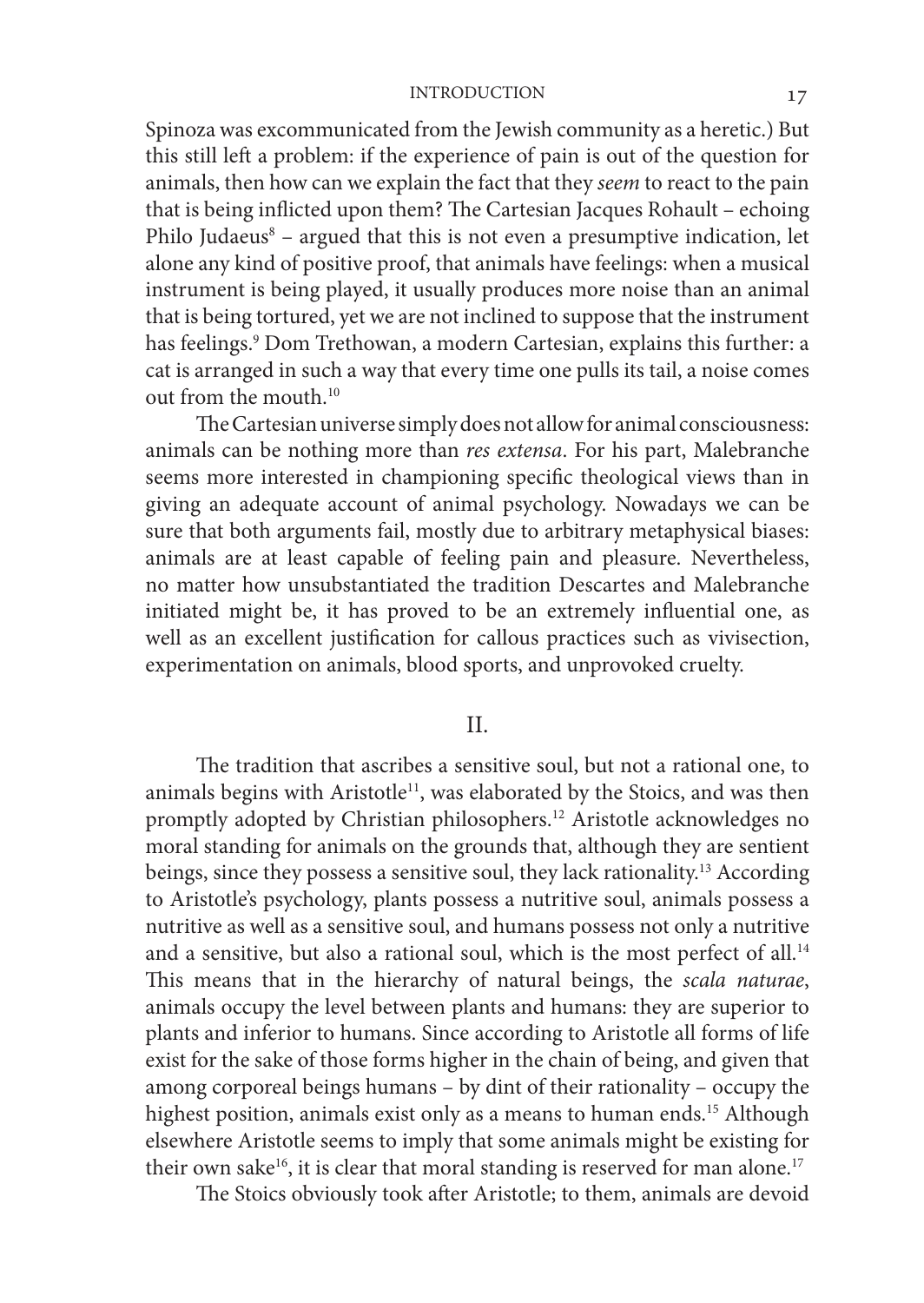of reason and, hence, can be nothing more than a means to human ends: "first of all the rational animal, and for its wants the beasts and everything that stems from the earth."18 Following Aristotle's thread, they elaborated and bolstered this line of reasoning, and it was their overall account that became a determinant of the debate. The Stoics paved the ground for a general theory of rights<sup>19</sup>, one that completely deprived animals of moral status and omitted them from any form of moral concern. According to the Stoics *providence* cares for animals in accordance with their nature, to wit less than it cares for humans, since animals are totally devoid of reason. As such, they cannot be members of the moral community; hence, they cannot be the bearers of rights, nor can moral agents be bound to them with duties. *Sequitur*, there exist no legal or moral ties of any kind between humans and other animals. Therefore, humans can do no injustice to them. Although there is a kinship between all beings due to the *pneuma* – or *πύρ* – that has created the world (τὴν τῶν ὅλων φύσιν) in order to inhabit it, Stoic logocentrism limits the moral community only to humans, who are akin due to their *intellectual connection* (νοῦ κοινωνία). Besides, if animals were allowed to partake of reason, there would be no such thing as *justice*, for then men would be unjust whatever they did: they would be unjust to animals if they continued to eat their flesh or use them as means to their ends, but they would also be unjust to themselves if they gave up these practices, since this would render life impracticable and civilization impossible.<sup>20</sup> To the Stoics, then, moral agents cannot afford to allow for such a view, unless they are ready to abandon civilization altogether.

The Stoic approach found its most fervent champion in Augustine, who was eager to refute the Manichaean doctrine that man should abstain from eating the flesh of animals. The Manicheans believed that the divine essence was constantly released from the ground and entered the plants, a fact that allows man to extract it in its purest possible form. When it enters animals in the form of fodder, however, it is being corrupted; hence, the wise man should abstain from eating the flesh of animals. Augustine, formerly a Manichaean himself, severely attacks this *sui generis* early (though not the earliest) approach to vegetarianism by focusing on the fact that brutes have no rational soul, hence they share no common nature with humans. Since they are of no common nature to us, their rights cannot be common to ours. Therefore, animal suffering ought not to be of human concern. Augustine justifies this argument by reference to scripture. As he points out, Christ himself sent demons into a herd of swine, although the poor animals had by no means sinned.<sup>21</sup> "Doeth God take care of oxen?"<sup>22</sup> Apparently God does not. As far as Augustine is concerned, assuming that animals have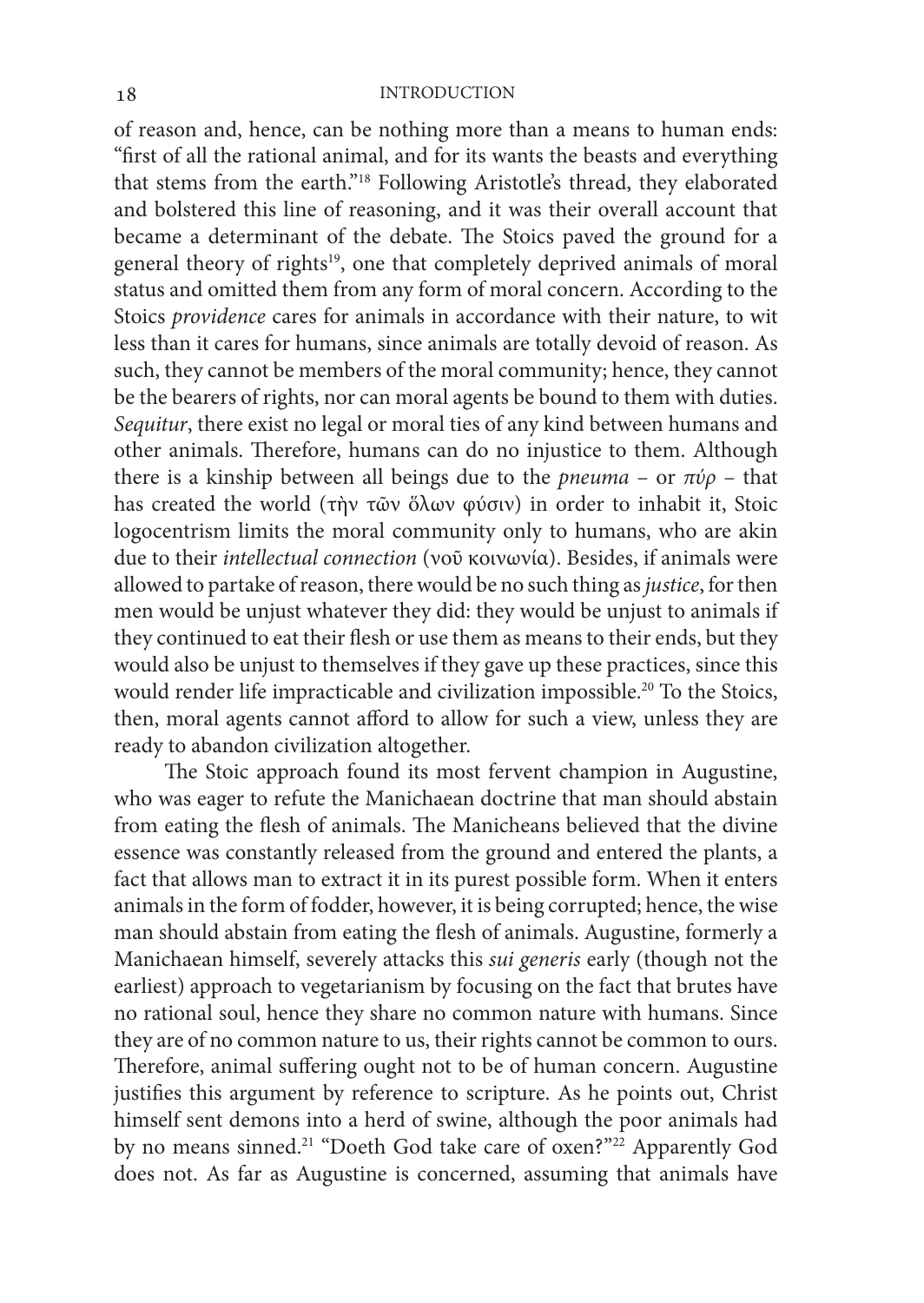moral standing is the height of superstition; the truth is that "by a most just ordinance of the Creator, both their life and their death are subject to our  $\mathbb{R}e^{v_{23}}$ 

Thomas Aquinas, almost a thousand years after, echoes the same tradition. To him, the way humans treat animals is a matter of indifference. Humans are not bound by moral considerations in their dealing with animals, since God has given men complete dominion over them. Maltreating animals does not make one a villain in the eyes of God, as treating them well does not make one righteous. Humans owe duties only to fellow humans.<sup>24</sup> Even so, treating animals with compassion is of some *indirect* importance: animals are capable of feeling pain, which means that cruelty to them may develop into cruelty for humans. However, Aquinas disapproves only of *unnecessary* cruelty, such as torturing an animal merely for enjoyment; he is not to be taken as objecting to slaying animals for human purposes, such as food or clothing.

Half a millennium later, Kant seems much more eager than Aquinas to condemn cruelty and callousness towards animals, but tagging along with the same Stoic influenced tradition as Aquinas, he finds himself in deadlock. According to Kant, animals do not partake of morality for they are not self-conscious. This means that they cannot be moral agents – only humans can be – and, hence, they cannot be the bearers of rights; conversely, no moral duties are owed to them. The upshot is that animals can only be a means to an end, a human one, of course. Given this, and in order to justify a degree of moral consideration for animals, Kant therefore has to somehow convert any notion of direct duties towards animals, which he regards as nonsensical, to either indirect duties towards humanity or direct duties towards one's self.

As to the *indirect duties* view, Kant maintains that being cruel to animals damages in one's self that humanity which it is [one's] duty to show towards mankind, while tender feelings towards dumb animals develop humane feelings towards mankind.<sup>25</sup> Nothing, of course, could be more wrong than this: Hitler entertained the tenderest of feelings towards *Blondi*, his beloved German shepherd, and was inconsolable when the poor dog died. That, however, had no apparent effect on his feelings towards mankind. Johannes Brahms, on the other hand, according to widespread (though undocumented) rumors, hated cats so much that he would shoot them with an arrow, allegedly to transpose their dying cries into his scores. Even if this is true, he never hurt any person, and he is said to have taken a fancy to buying candy for the children of his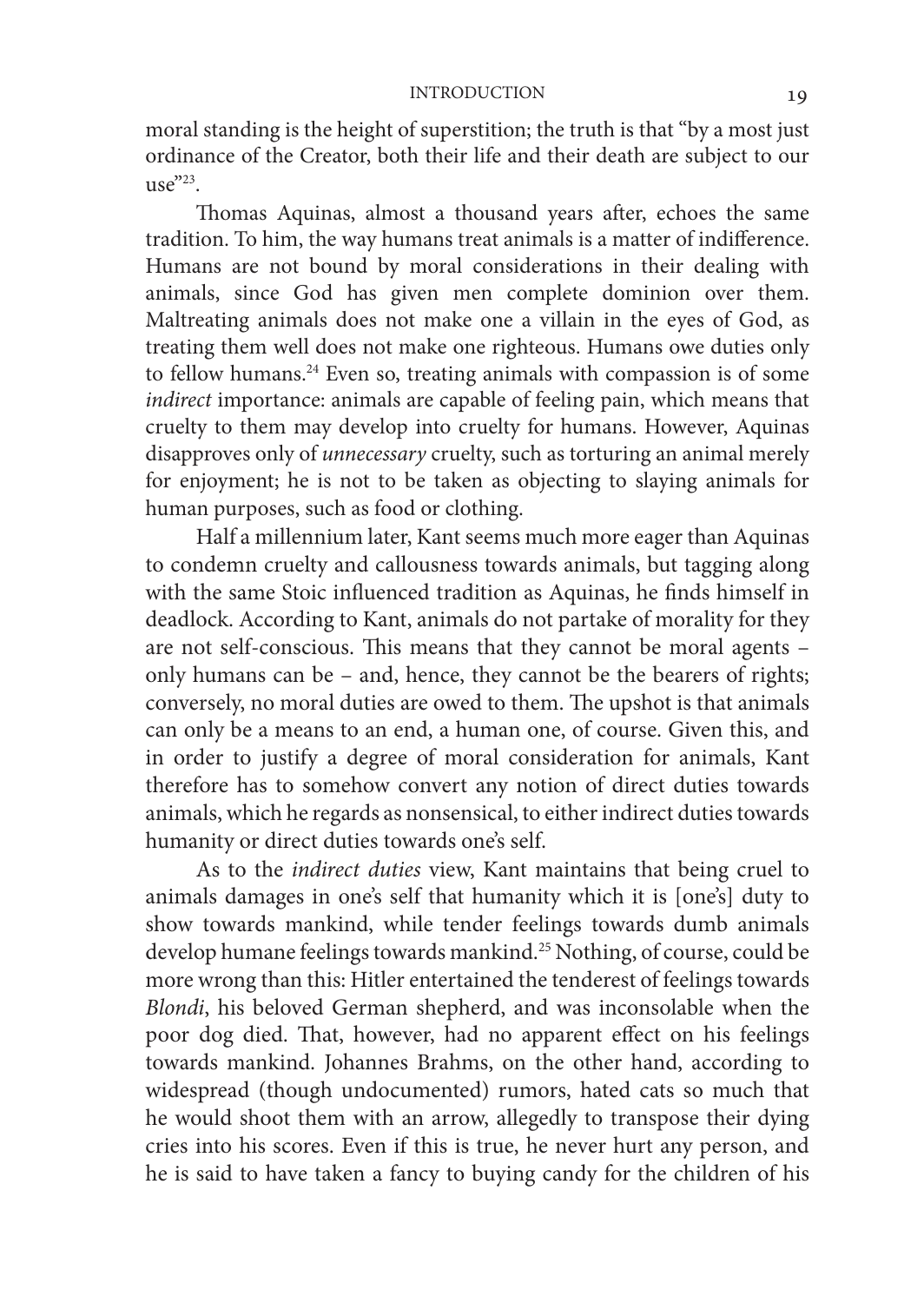neighborhood. Though it is not easy to think of a philanthropist who is cruel to animals, it is not at all absurd; even less absurd is it to imagine an animal lover who is cruel to humans.

As to the *duties towards one's self* view, Kant suggests that "with regard to the animate but nonrational part of creation, violent and cruel treatment of animals is far more intimately opposed to man's duties to himself, and he has a duty to refrain from this;...", because "it dulls his shared feeling of their suffering and so weakens and gradually uproots a natural predisposition that is very serviceable to morality…"26. As Passmore argues, even this slight shift in Kant's approach does not alter the fact that Kant "cannot see how men can be said to have a duty to animals as distinct from a duty *relating* to or *concerning* animals"27, but primarily directed to humans. In his *Lectures on Ethics* Kant makes reference to Hogarth's famous engravings depicting the stages of cruelty, commending that if one is cruel to animals, one damages "the kindly and humane qualities in himself, which he ought to exercise in virtue to his duties to mankind"28. As Hogarth's engravings imply, cruelty towards fellow humans might begin by "pulling the tail of a dog or a cat", then by "running over a child" and "finally the culmination of cruelty in a murder, at which point the rewards of it appear horrifying"29. Inurement to the death of animals is also detrimental to our moral sentiments, which is why according to Kant "in England no butcher, surgeon or doctor serves on the twelve men jury, because they are already inured to death"30.

Kant's views are scornfully summarized by Schopenhauer: "we are to have sympathy for animals only for practice", an attitude which he finds "revolting and abominable"31, and which he considers to be mostly due to Kant's susceptibility to draw deductions from Christian theology. Schopenhauer, for whom animals – no less than humans – are phenomenal manifestations of the Will, bolsters his rejection of Kant's approach by invoking the fact that "the whole of Asia" thinks differently about the issue. John Stuart Mill seeks safer grounds for rejecting Kant's approach: he focuses on the obvious fact that, since cruelty to animals only incidentally develops into cruelty to humans, it can only incidentally be morally condemned. However, for Mill, cruelty is a moral wrong *per se*, irrespective of the being to whom it is directed: "It is to be regretted that metaphysical scruples… should induce many warm supporters of laws against cruelty to animals, to seek for justification… in the incidental consequences of the indulges of ferocious habits... rather than in intrinsic merits of the case itself." $32$  Mill implies that good intentions are not enough, as long as one's ethics is bound to an unjustifiable metaphysical perspective.

Rather than seeking justification in ontology or metaphysics, it might be much sounder to support the view that, while compassion is morally good,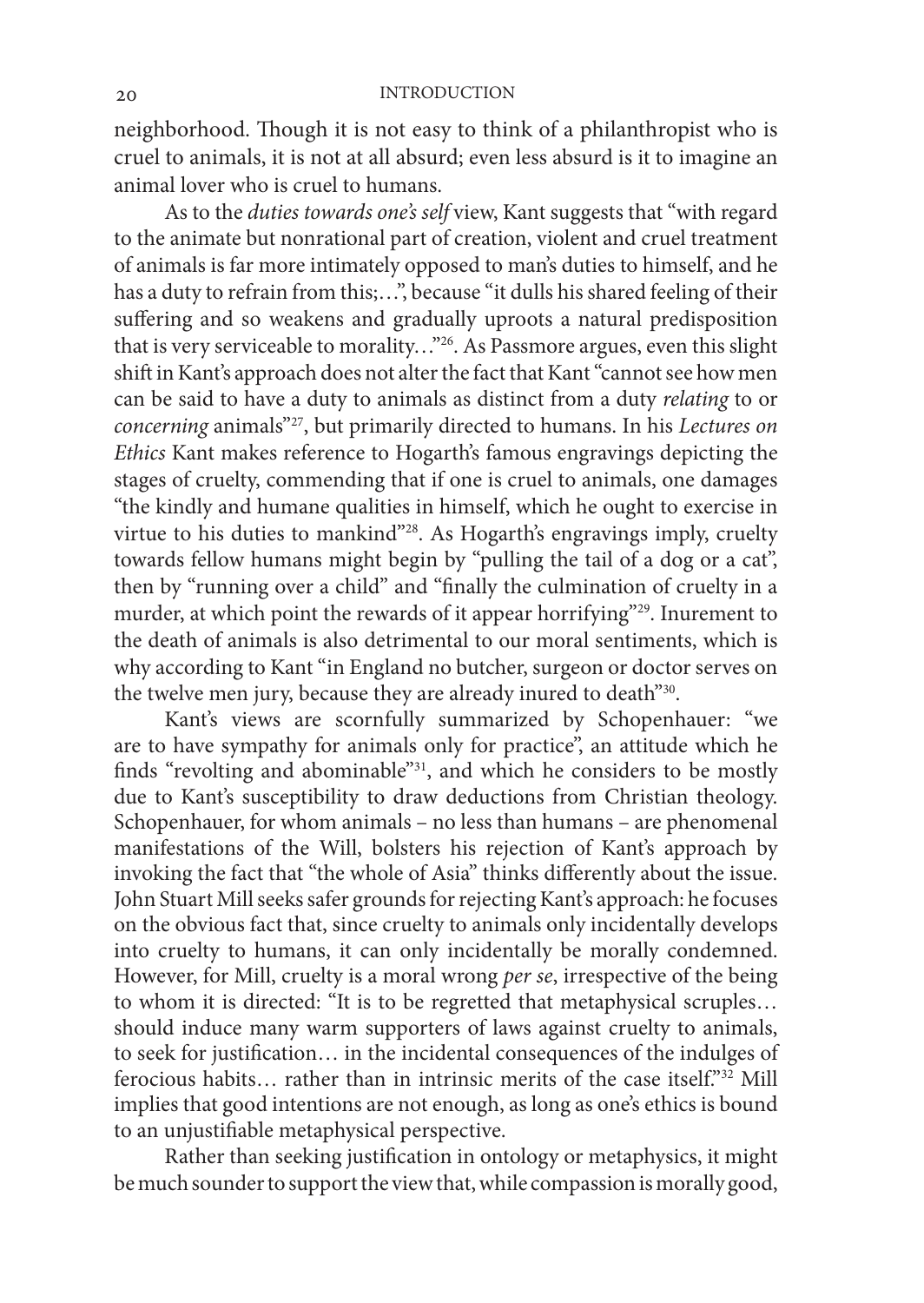cruelty is morally wrong.<sup>33</sup> Why is the suffering of a being not sufficient in itself to condemn the cruelty inflicted upon it?<sup>34</sup> To Bentham, when it comes to "…abandoning a sensitive being… without redress to the caprice of its tormentor…", then "the question is not *Can they reason?*, nor *Can they talk?*, but *Can they suffer?*"35. Maybe "neither the pongo nor the gibbon are man's brother", and man might not be able to "enter into fraternity with the ape"36, but does this imply – or, even more, necessarily entail – that humans "may use them… may destroy them at [their] pleasure… provided [they] can give a rational account of what [they do]"37? Definitely not, says Bentham, since it is totally irrelevant whether animals can enter into fraternity with humans or not, and it is morally insignificant if they have a share in reason, since they obviously have a share in suffering. Causing pain to a creature that is capable of feeling it is morally objectionable *per se*.

#### III.

If we take animals to possess not only a 'sensitive soul', but also a 'rational soul', then dilemmas concerning their moral status and proper treatment seem immediately to vanish. To the Pythagoreans, for instance, the issue was quite clear: according to the cornerstone of their metaphysics, the transmigration of the souls doctrine, animals are ensouled creatures just as humans are; their bodies are hosting an immortal, divine soul, one that formerly might have been inhabiting a human body. Moreover, for the Pythagoreans, every living being was a potential destination for a divine soul: Empedocles, influenced by the Pythagoreans claimed that he could recall himself occupying the bodies of "a boy, and a girl, and a bush, and a bird, and a fish that jumps from the sea as it swims"38 during his former lives. Pythagoras himself is also quoted by Xenophanes to have once recognized the voice of a dead friend in the sob of a puppy that was being beaten.<sup>39</sup> Given these kinds of beliefs, there can be no morally significant differences between men and beasts. It is therefore not surprising that the Pythagoreans are the first sect to have been reported as having strictly abstained from flesh on the basis of their ontological principles and metaphysical tenets.<sup>40</sup> Their version of pantheism allowed for nothing else.

Middle Platonists like Plutarch seem also to have embraced these kinds of views. For Plutarch, animals are capable not only of feeling, but also of reasoning: animals do have perceptions, and hence they enjoy some kind of natural reasonableness, a fact that calls for their equal moral consideration.41 In Plutarch's view, however, this does not necessarily mean that people should give up training and using animals as means to their own ends, for people are also trained and used as means to other people's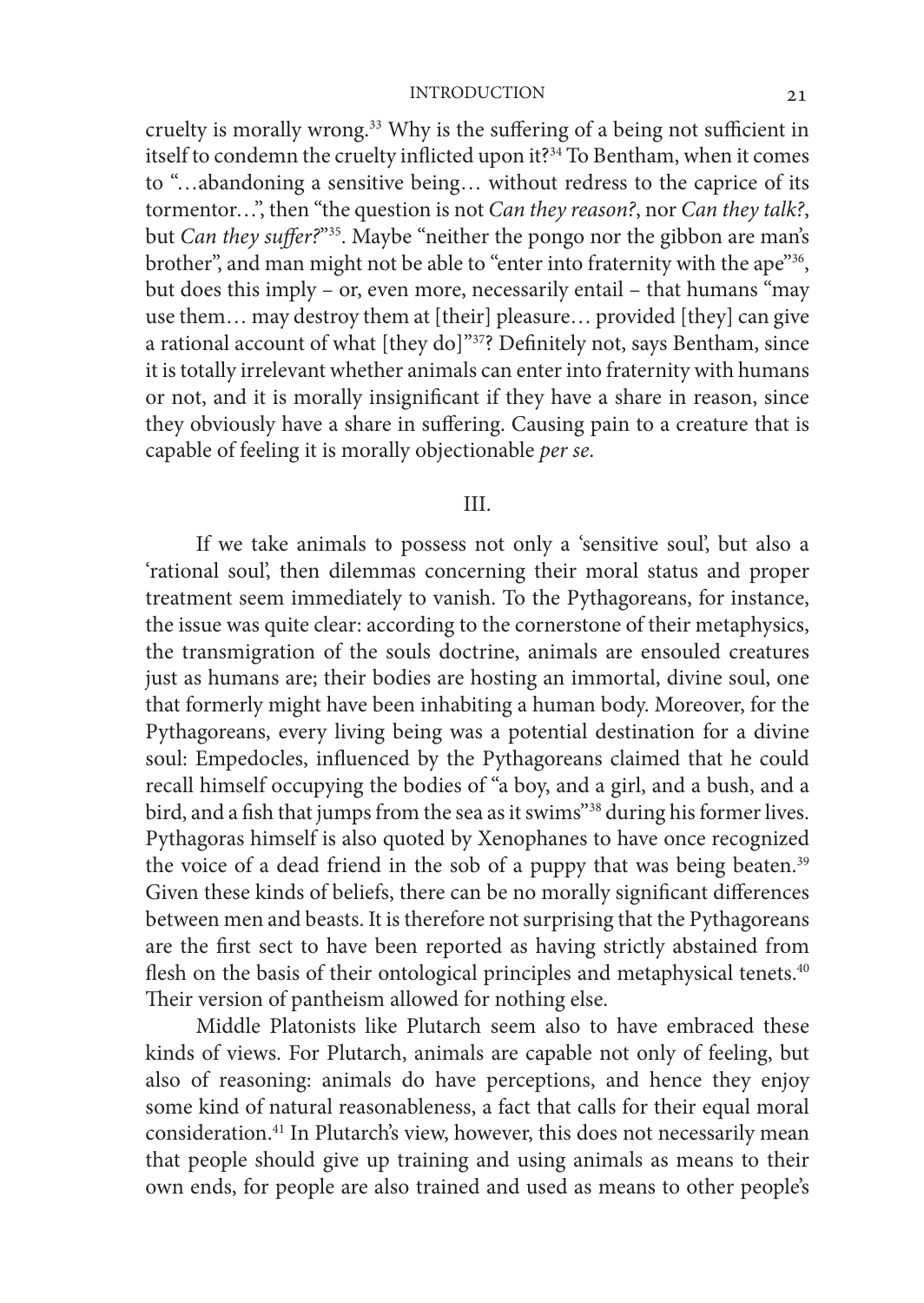ends. Nor does this imply that animals should not be killed when they threaten human lives, for humans are also killed in such circumstances. However, eating the flesh of animals and using them in sport games is morally objectionable, since humans are not used in such ways. This is a conciliatory response to the Stoic's anxiety concerning the sustaining of civilization if animals are allowed moral standing: meat eating and blood sports are by no means the keystones to human civilization, and humans can very well do without them.<sup>42</sup>

To Porphyry of Tyre, a student of Plotinus with a strong tendency to asceticism, animals are not entirely alienated from human nature; they too partake in reason, only in an inferior degree compared to humans. Porphyry wrote *On Abstinence of Animal Food* to present and support his view that "he who extends harmless conduct to animals most closely approaches the divinity"43. For Porphyry, justice consists, essentially, in abstaining from injuring anything that is not noxious.44

Although Plutarch and Porphyry seem apt to reconcile Pythagorean and Stoic views, the Sceptics were not at all conciliatory. Having always favored inquiring and circumspective approaches concerning every philosophical issue, they could only be vexed by the Stoics' dogmatism in regard to the ontological and moral status of animals. To Sextus Empiricus it is arbitrary to suppose that animals are not endowed with a rational soul and, hence, to conclude that they should be excluded from the covenant of ethics. On the contrary, as far as cognition is concerned, there are many cases in which animals reveal themselves to be plainly superior to humans.

To bolster his thesis, Sextus turns against the Stoics an example first formulated by the latter for opposite purposes, namely the so-called *Chrysippus' Dog* argument: "[Chrysippus] declares that the dog makes use of the fifth complex indemonstrable syllogism when, on arriving at a spot where three ways meet, after smelling at the two roads by which the quarry did not pass, he rushes off at once by the third without stopping to smell. For the dog implicitly reasons thus: 'The animal went either by this road, or by that, or by the other: but not this, nor that, therefore the other"<sup>45</sup>. Chrysippus, of course, could not by this be conceding that a dog really reasons, but only that it has perceptual appearances.46 Philo Judaeus had already interpreted the argument that way. Philo rejected the possibility that any dog could reason, by resorting to a *reductio ad absurdum*: if a dog could draw logical inferences when in a *trivium*, then all men in similar circumstances would be able to do the same; that, however, is contrary to common experience. Instead, it is *us* that interpret the dog's instinctive movements as indications of reasoning.47 Animals are not capable of reflecting upon their options. To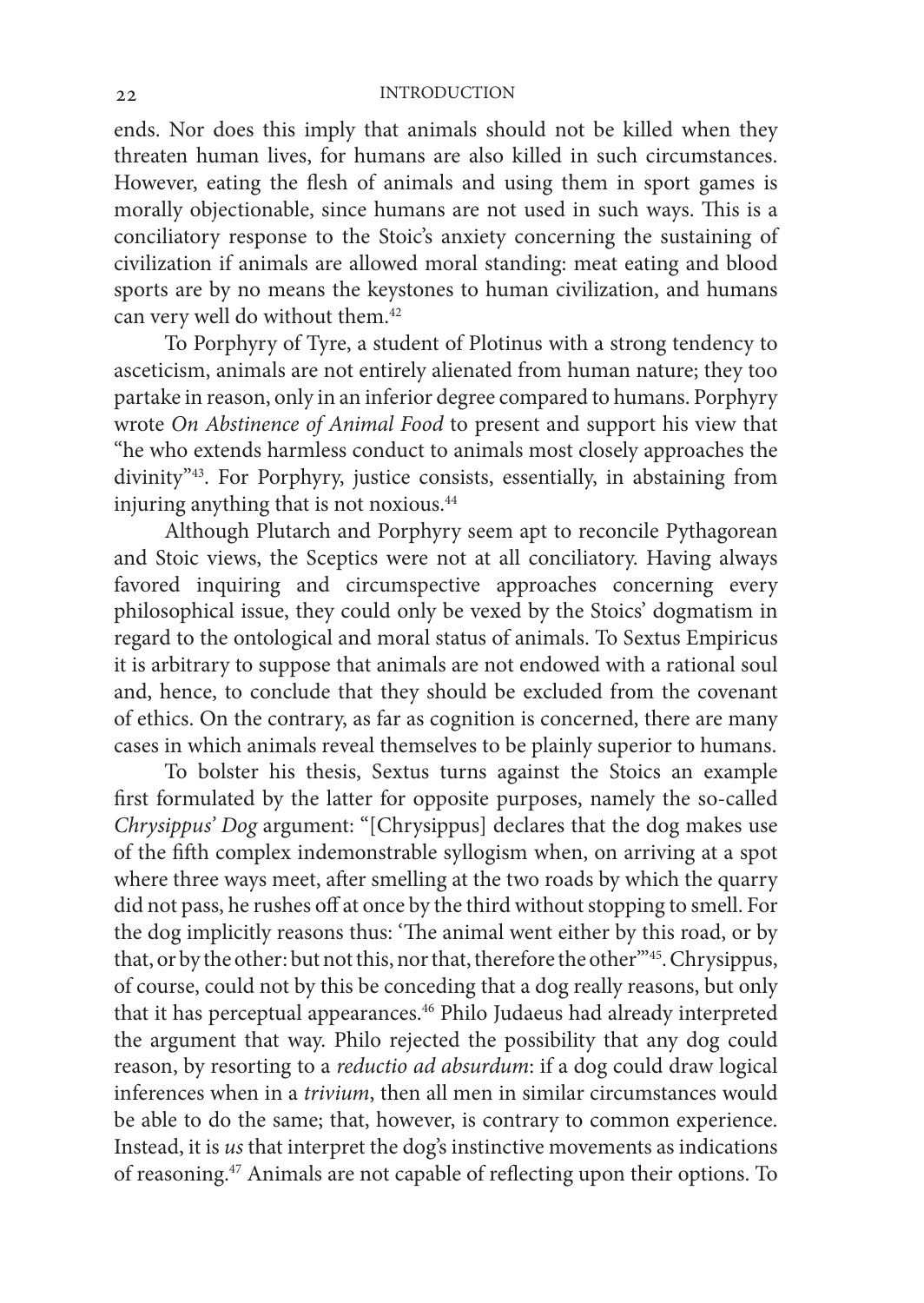Sextus the argument Philo employs seems not convincing at all: he argues that the Stoics have no justification for denying the possibility that a dog may go through an internal process of reasoning. Judging from evidence, a dog's behaviour points towards the opposite conclusion. The Stoics therefore err in insisting that animals cannot partake in reason – and, therefore, that they should be excluded from moral consideration – on the grounds that they allegedly lack internal and external *logos*, that is, reason and uttered speech, respectively.

As to reason, the Sceptics stress the fact that dogs, for example, seem to be able to distinguish between persons, like *Argos*, Ulysses' dog, which – unlike Penelope's suitors who, unluckily for them, failed to do this – recognized his master despite the fact that Ulysses had been away for so many years<sup>48</sup>; dogs seem also to be able to judge and deliberately choose between alternatives, as Chrysippus' dog does. This suggests that they do indeed possess internal reason (ἐνδιάθετος λὸγος)49 and that – *prima facie*, at least – they should therefore be included in the covenant of ethics: "They prefer what is appropriate to them and avoid what is harmful; they chase their food and draw back when one raises the whip; they cannot be expelled from morality for, if justice is to give each one one's dues, dogs obviously pay back their familiars and benefactors by guarding them, and they keep away (from) villains and strangers. If they possess the virtue of justice, they might possess other virtues, as well."50 (There is also a passage in the *Republic* in which Plato makes reference to the philosopher-like virtues of a dog.<sup>51</sup>)

As to uttered speech (external *logos*), the Sceptics suggest that the Stoic argument that animals lack rationality since they do not speak is at least poor, for there are also dumb humans, and yet they are not considered to be devoid of reason. Besides, animals such as dogs use different 'voices' in various circumstances to express different feelings. The fact that we do not understand them is no evidence that they do not speak; we also do not understand foreigners, but we do not thereby suppose that they do not speak, but only moan.<sup>52</sup>

Being a Skeptic at the time of Sextus obviously meant having a lot of philosophical enemies – actually, everyone who wasn't a Skeptic – as well as a very heavy schedule. But nothing could be more joyful for a Skeptic than the opportunity to oppose a fundamental Stoic view. Even so, Sextus should be credited for being at one with common experience as far as higher animals are concerned. It is not surprising, then, that Skeptic dubiousness in regard to the Stoics' views on animals continued to be appealing. Centuries after Sextus, Montaigne thinks that it is absurdly presumptuous to believe "conclusively that Man – for all his 'reason' – is in any way higher of the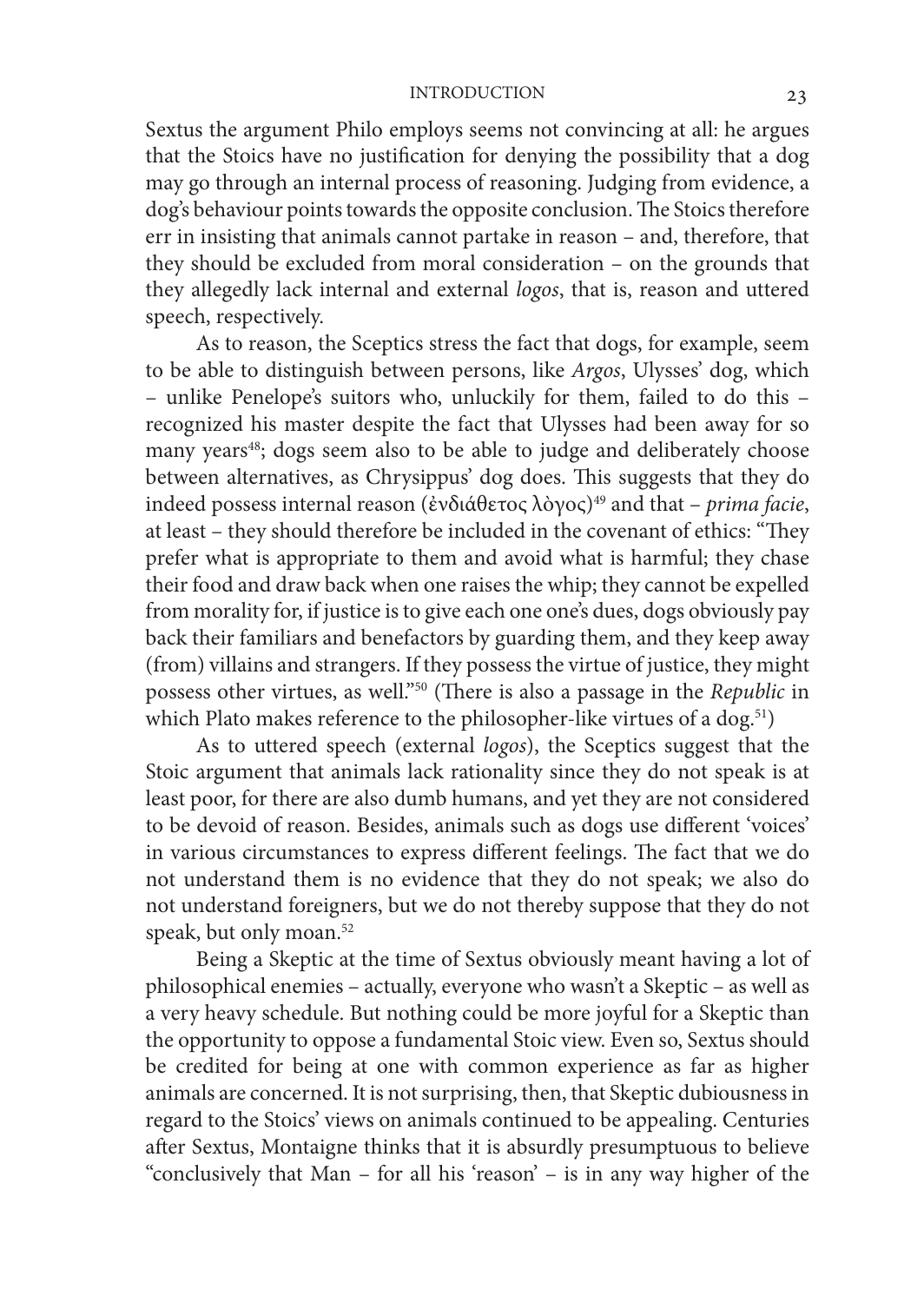other animals. They, too, have reasoning powers"53. After all, "what kind of human competence cannot be found in animals?"<sup>54</sup> But even if animals lack reason, "yet there is a certain consideration, and a general duty of humanity, that binds us not only to the animals, which have life and feelings, but also to trees and plants"55.

This Skeptic influenced trend proved even more inspiring for Hutcheson, leading him to the rather high-flying view for his times that animals are capable of virtue of a primitive kind, like that of a child: "Again, 'tis plain there is something in certain Tempers of Brutes, which engages our Liking, and some lower Good-will and Esteem, tho' we do not usually call it Virtue, nor do we call the sweeter dispositions of Children Virtue; and yet they are so very like the lower Kinds of Virtue, that I see no harm in calling them Virtues."56 Hutcheson's outstanding pupil, David Hume, devoted a section of his *Enquiry Concerning the Human Understanding* to "The reason of animals". To him, apart from abstract reasoning, human and animal minds function similarly: "It seems evident, that animals as well as men learn many things from experience, and infer, that the same events will always follow from the same causes. By this principle they become acquainted with the more obvious properties of external objects, and gradually, from their birth, treasure up a knowledge of the nature of fire, water... and of the effects which result from their operation."57 An animal can also learn from proper application of rewards and punishments, and it can "infer some fact beyond what immediately strikes his senses"58. As to inferences from argument and abstract reasoning in everyday life, these usually escape even the generality of humankind – and children for sure – "since it may well employ the utmost care and attention of a philosophic genius to discover and observe them"59.

Even so, "no matter how far they [animals] can be said to possess reason", since they obviously lack the ability to compel humans in a covenant of justice, humans are bound by "the laws of humanity" to "give gentle usage to these creatures".60 This applies not only to animals but also to "barbarous Indians" and to women: "Were there a species of creatures, intermingled with men, which, though rational, were possessed of such inferior strength… that they were incapable of all resistance…; the necessary consequence, I think, is, that we should be bound, by the laws of humanity, to give gentle usage to these creatures, but should not, properly speaking, lie under any restraint of justice with regard to them, nor could they possess any right or property… This is plainly the situation of men, with regard to animals… above barbarous Indians… the female sex", that "…are reduced to like slavery, and are rendered incapable of all property..."<sup>61</sup> Hume obviously was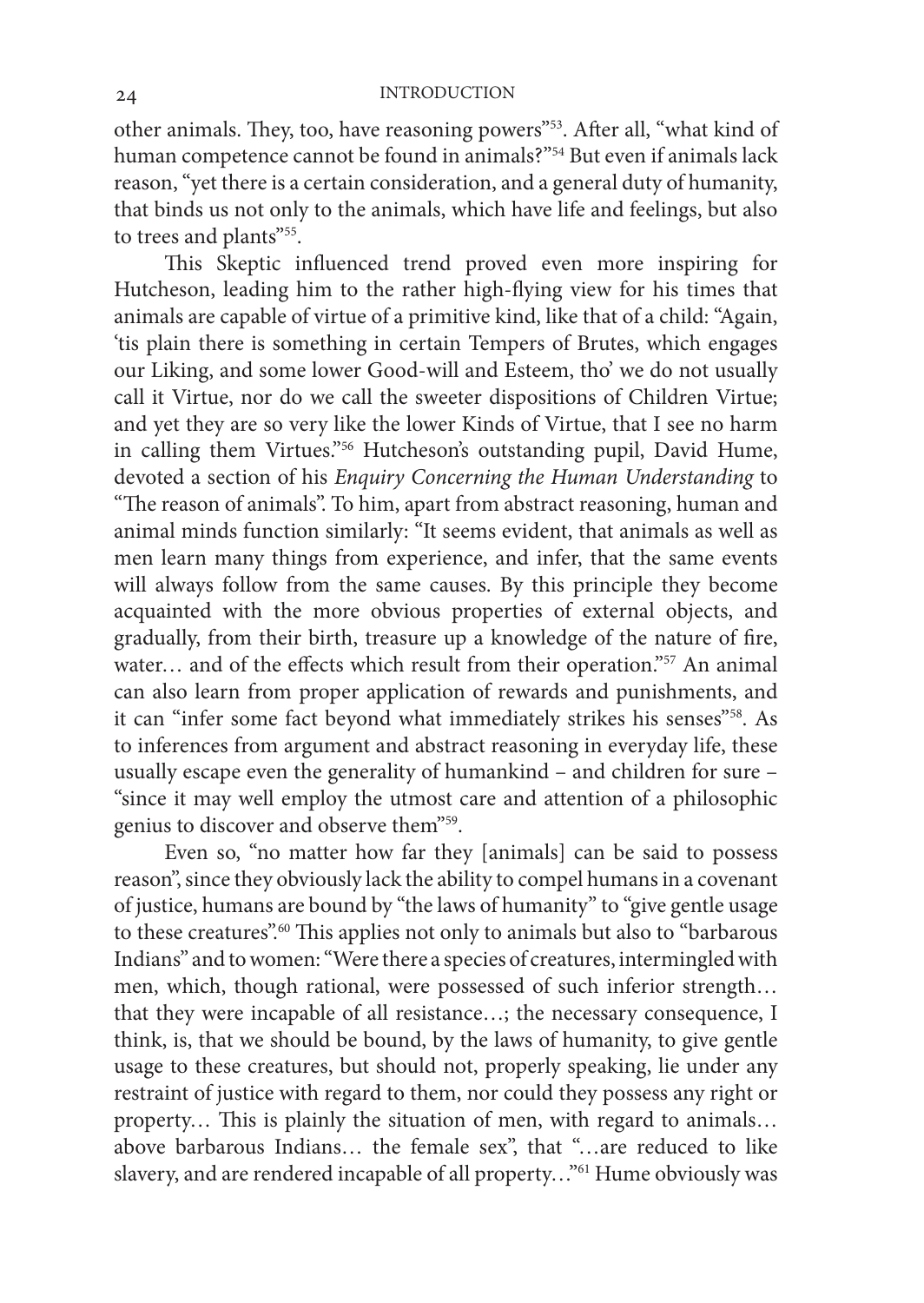eagerly concerned for the weak, though not inclined to allow them equal moral standing or consideration. No doubt he was an affectionate master to his dogs, and he would have surely been a tender husband.

#### IV.

As one can easily tell, philosophers so far seem to have fervently favored a line of reasoning based on a *modus ponens*, namely, an argument of the form: "if p, then q / p / therefore q", or "if animals are of *this* specific nature, then they should be assigned to *this* kind of moral status; animals *are* of this specific nature; therefore, they *should be* assigned to this kind of moral status". This simple rule of inference is often extremely misleading and, in my opinion, entirely inappropriate for moral arguments, especially when an *is* proposition needs to be mingled with an *ought* one in the initial, conditional claim. To make this clear, consider the Stoic line of reasoning: "if animals are irrational beings and lack self-awareness, then they cannot be granted any moral status, nor can they be of any direct moral concern to us; animals are devoid of reason and self-awareness; therefore, they cannot be granted any moral status, nor can they be of any direct moral concern to us." Such an argument may seem to be a properly demonstrative one, but it suffers from a range of problems. First, it can only be valid or invalid (this one is valid), but not true or untrue, since it includes an *ought* proposition, which, as with all moral claims, cannot be verified. Second, one could object – as some do – that, *although* animals are irrational and not self-aware, they should nevertheless enjoy a certain moral status and be of moral concern to humans; indeed, one could even maintain that *because* animals are irrational and not self-aware, they should be included to moral consideration. After all, we consider ourselves to have a range of moral obligations – even an especially high standard of moral obligations – in regard to humans who are irrational or not self-aware, or both, such as infants, comatose patients, the insane, persons who suffer from the Wernicke-Korsakoff syndrome, and so on. Third, we can in any case argue that even certain kinds of *things* are of moral concern, such as natural or artificial monuments, works of art, the corpses of the deceased. Thus, to infer that an entity is ineligible for moral consideration *because* it lacks reason or self-awareness seems to be a typical *non sequitur*. Such an entity might have no possibility of being a moral agent; however, as has now been argued by many ethicists, it is not only moral agents that are of moral concern or deserving of consideration.

This introduction has offered a rough outline of three significant strands in the history of animal ethics. However, the story of animal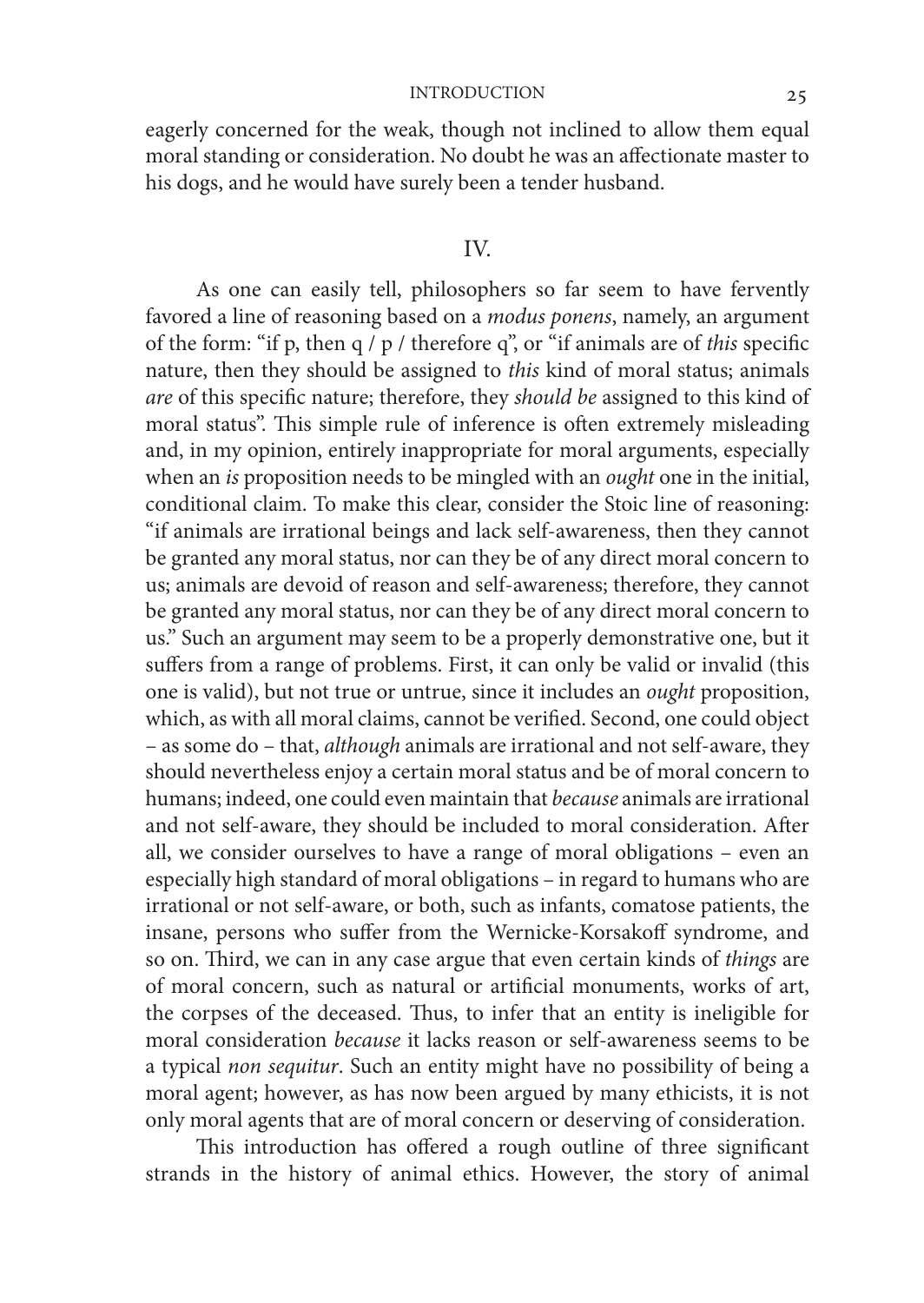ethics does not end here of course. Rather, this introduction represents an invitation to you, the reader, to pursue the story further. The essays in the first part of this book therefore probe pivotal theories and examine key issues of the history of the debates in this area, sometimes shedding new light on past views, sometimes revealing unknown aspects of these previous philosophical reflections. As for contemporary approaches, although the temptation was great, I thought it rather superfluous even to refer to them in this introduction, since most of the major contemporary tendencies in animal ethics are amply represented in the second part of this book, some of them by their very initiators. I therefore wish the reader an enriching journey.

> E. D. Protopapadakis February 2012

#### **NOTES**

- 1. Aristotle, *Metaphysics* 982b 12-13: "It is through wonder that men now begin and originally began to philosophize"; Aristotle here seems to quote Plato's *Theaetetus* 155d: "For this feeling of wonder shows that you are a philosopher, since wonder is the only beginning of philosophy."
- 2. René Descartes, *Discourse on the Method*, translated by F. E. Sutcliffe (London: Penguin, 1968), 5<sup>th</sup> Discourse, 74. See also Peter Harrison, "Descartes on Animals", *The Philosophical Quarterly* 42 (1992): 219-227, 226.
- 3. René Descartes, *Meditations on the First Philosophy*, translated by F. E. Sutcliffe (London: Penguin, 1968), 2<sup>nd</sup> Meditation, 107.
- 4. René Descartes, *Letter to Mersenne*, 11 June 1640, AT III, 85.
- 5. John Passmore, "The Treatment of Animals", *Journal of the History of Ideas* 36 (1975): 195-218, 204.
- 6. Ibid.
- 7. Nicholas Malebranche, *Œuvres Completes*, edited by G. Rodis-Lewis (Paris: J. Vrin, 1958- 70), vol. II, 394.
- 8. Philonis Alexandrini, *De animalibus*, translated by Abraham Terian (Ann Arbor: Scholar Press, 1981), § 84.
- 9. Passmore, op. cit., 204.
- 10. Dom Illtyd Trethowan, *An Essay in Christian Philosophy* (London: Longmans & Green, 1954), 41.
- 11. Marc R. Fellenz, *The Moral Menagerie: Philosophy and Animal Rights* (Illinois: University of Illinois Press, 2007), 19, 91.
- 12. Robert Renehan, "The Greek Anthropocentric View of Man", *Harvard Studies in Classical Philology* 85 (1981): 239-259, 253.
- 13. Aristotle, *De anima* 413b 11 ff; also Aristotle, *De partibus animalium* 641b 8.
- 14. Aristotle, *De anima* 413a 32 ff.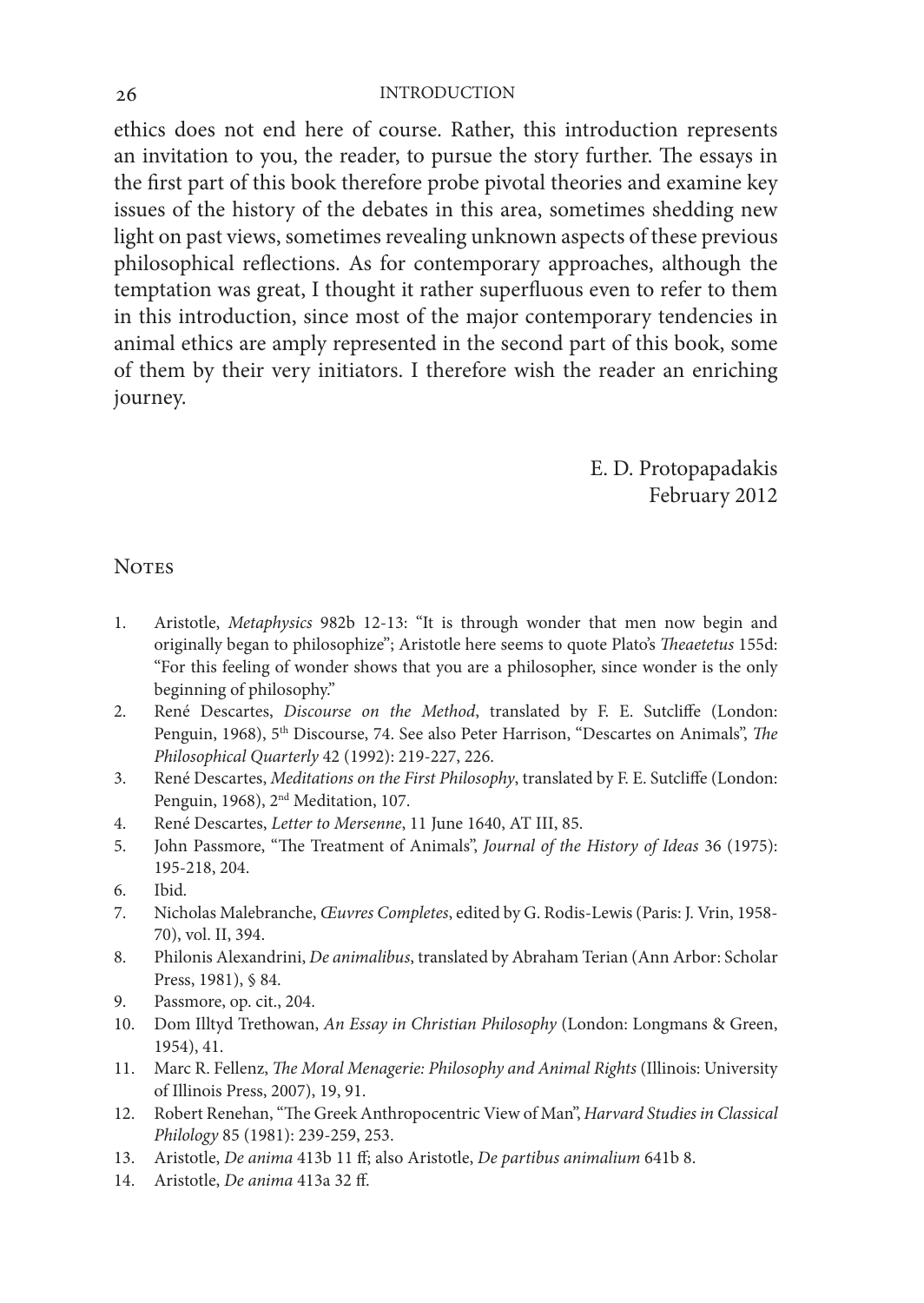- 15. Aristotle, *Politics* I256b I5 ff: "…and that plants exist for the sake of animals and the other animals for the good of man, the domestic species both for his service and for his food, and if not all at all events most of the wild ones for the sake of his food and of his supplies of other kinds, in order that they may furnish him both with clothing and with other appliances. If therefore nature makes nothing without purpose or in vain, it follows that nature has made all the animals for the sake of men."
- 16. See Aristotle, *Historia animalium* 488a 7-10, where animals such as bees, wasps, ants and cranes are on a par with humans considered as *social animals* that have common activities, and *Politics* 1253a 7-9, where humans are described as of a *more* social nature in comparison to other beings.
- 17. Aristotle, *Politics* 1253a 10-18: "The mere voice, it is true, can indicate pain and pleasure, and therefore is possessed by the other animals as well for their nature has been developed so far as to have sensations of what is painful and pleasant and to indicate those sensations to one another, but speech is designed to indicate the advantageous and the harmful, and therefore also the right and the wrong; for it is the special property of man in distinction from the other animals that he alone has perception of good and bad and right and wrong and the other moral qualities, and it is partnership in these things that makes a household and a city-state."
- 18. SVF II 1156 [translation mine].
- 19. With reference to the Stoics the term *rights* is only used as an anachronism. See Myrto Dragona-Monachou, "Stoicisme et droit l'homme", *Dirscorsi* 2 (1985): 209-236; also her "Zeno's moral and political radicalism", in *The Philosophy of Zeno*, edited by Th. Scaltsas and A. Mason (Larnaka: The Pieridis Foundation, 2002), 325ff.
- 20. SVF III 373.
- 21. Passmore, op. cit., 197.
- 22. Paul, *Corinthians* 9:9.
- 23. Saint Augustine, *De Civitate Dei*, edited by G. P. Walsh (London: Aris & Phillips, 2006), i, 20.
- 24. Saint Thomas Aquinas, *Summa Theologica*, Pt 2:2, Q. 64: "Dumb animals… are devoid of the life of reason… they are naturally enslaved and accommodated to the uses of others", and "He that kills another's ox, sins, not through killing the ox, but through injuring another man in his property. Wherefore this is not a species of the sin of murder but of the sin of theft or robbery." See also A. Linzey, *Animal Theology* (Illinois: University of Illinois Press, 1995), 12-15.
- 25. See Immanuel Kant, "Duties to Animals and Spirits", in his *Lectures on Ethics*, translated by P. L. Heath (New York: Cambridge University Press, 1997), 213.
- 26. Immanuel Kant, *Metaphysics of Morals*, translated and edited by M. Gregor (London: Cambridge University Press, 2003), 192-193.
- 27. Passmore, op. cit., 202.
- 28. Kant, *Lectures*, 212.
- 29. lbid.
- 30. lbid., 213.
- 31. As quoted in Passmore, op. cit., 214.
- 32. John Stuart Mill, *Principles of Political Economy* (Amherst, New York: Prometheus Books, 2004), 872.
- 33. See Herbert L. A. Hart, "Legal and Moral Obligation", in *Essays in Moral Philosophy*, edited by A. I. Melden (Washington: University of Washington, 1966), 83.
- 34. John Laird, *A Study in Moral Theory* (London: George Allen & Unwin, I926), 302.